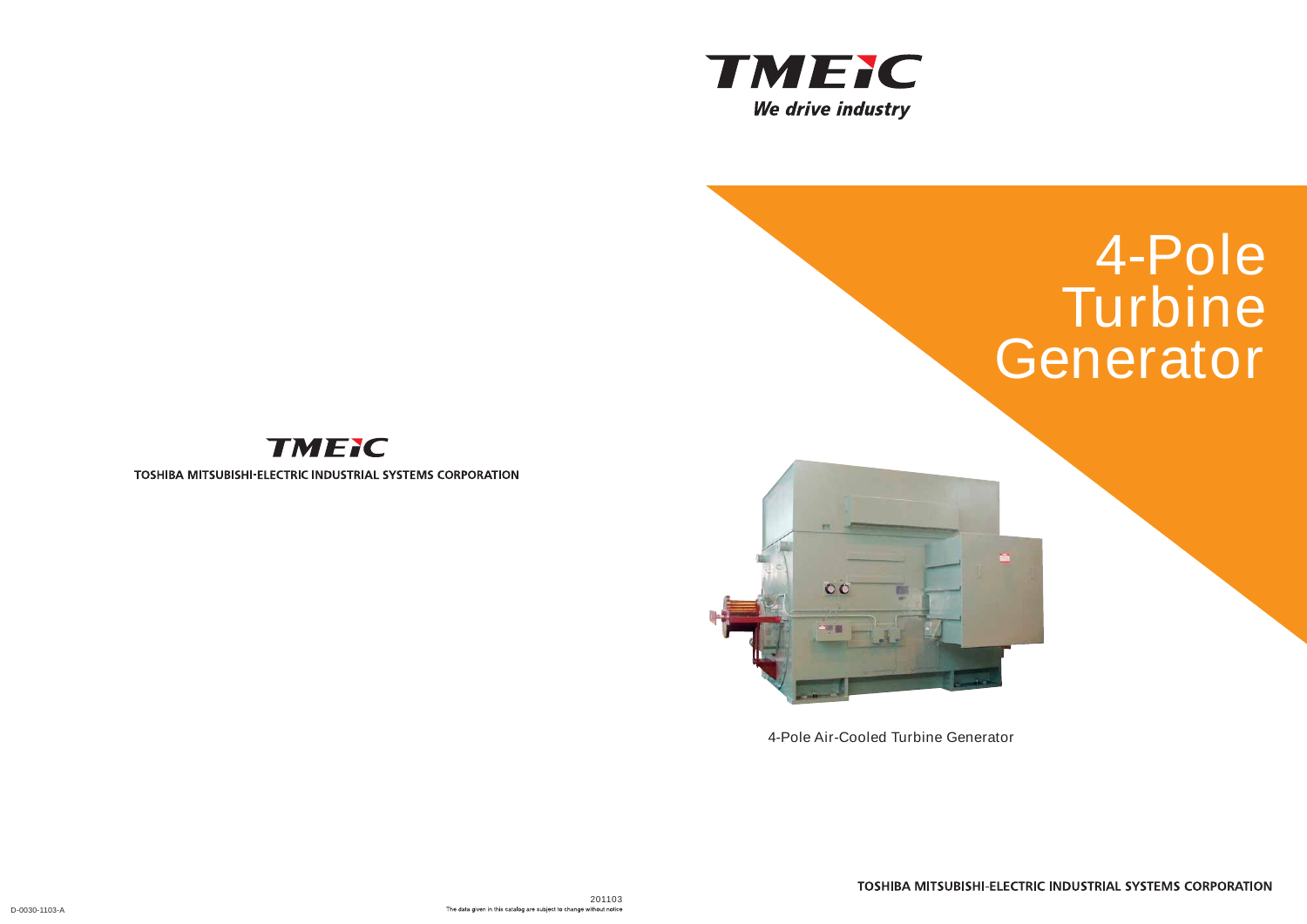Easy and less maintenance is important for operation. \*Brushless type AC-exciter system, our standard excitation system, realizes the easy maintenance and long continuous operation.

\*Bracket type generator is available to be transported and installed without dismantling. The world wide standard sleeve bearing is used and no oil leakage occurs at bearing by floating labyrinth seal system.

**TMEIC offers the best and highest reliable performance.** \*High insulation technique with global VPI (Vacuum Pressure Impregnation) is TMEIC standard insulation procedure by large VPI facility, which provides many benefits to the customer and achieves a longer life. \*Robust rotor construction.



 $\circ$ 

Toshiba and Mitsubishi Electric lead the large generator business field and TMEIC is assigned to the market of large capacity 4-pole generator for global requirement.

### **Flexibility**

The rotor is of salient solid pole construction. The rotor shaft is integrated with the pole bodies, which makes the shaft more rigid, increasing reliability up to over speed.

TMEIC provides the various kind of generator for customer's requirement. Each generator is customized and designed during the engineering stage. \*Compliance to global standards (IEC, IEEE) \*Project requirement (Cooling system, excitation type) \*Performance (Efficiency, Power factor, Short-circuit ratio, Impedance, etc.)

### **Keliability**

**STATISTICS** 

**Service Control & Service Control & Walk & Service** 

a i Coline i

TMEIC (Toshiba Mitsubishi-Electric Industrial systems Corporation) has a proud and rich history of providing the latest generator technology for a broad range of industrial market. Many application and design experience make the solutions that have high reliability and lowest expense of customer. We utilize the latest mechanical and electro-magnetic design tools to assure our product meets customer requirements while optimizing performance, efficiency of operation. Not only for providing the equipment, TMEIC also supports the customer's engineering works and site commissioning to complete the generator system.

# Feature of 4-2010 **INAZI**

### What is TMEIC ?

1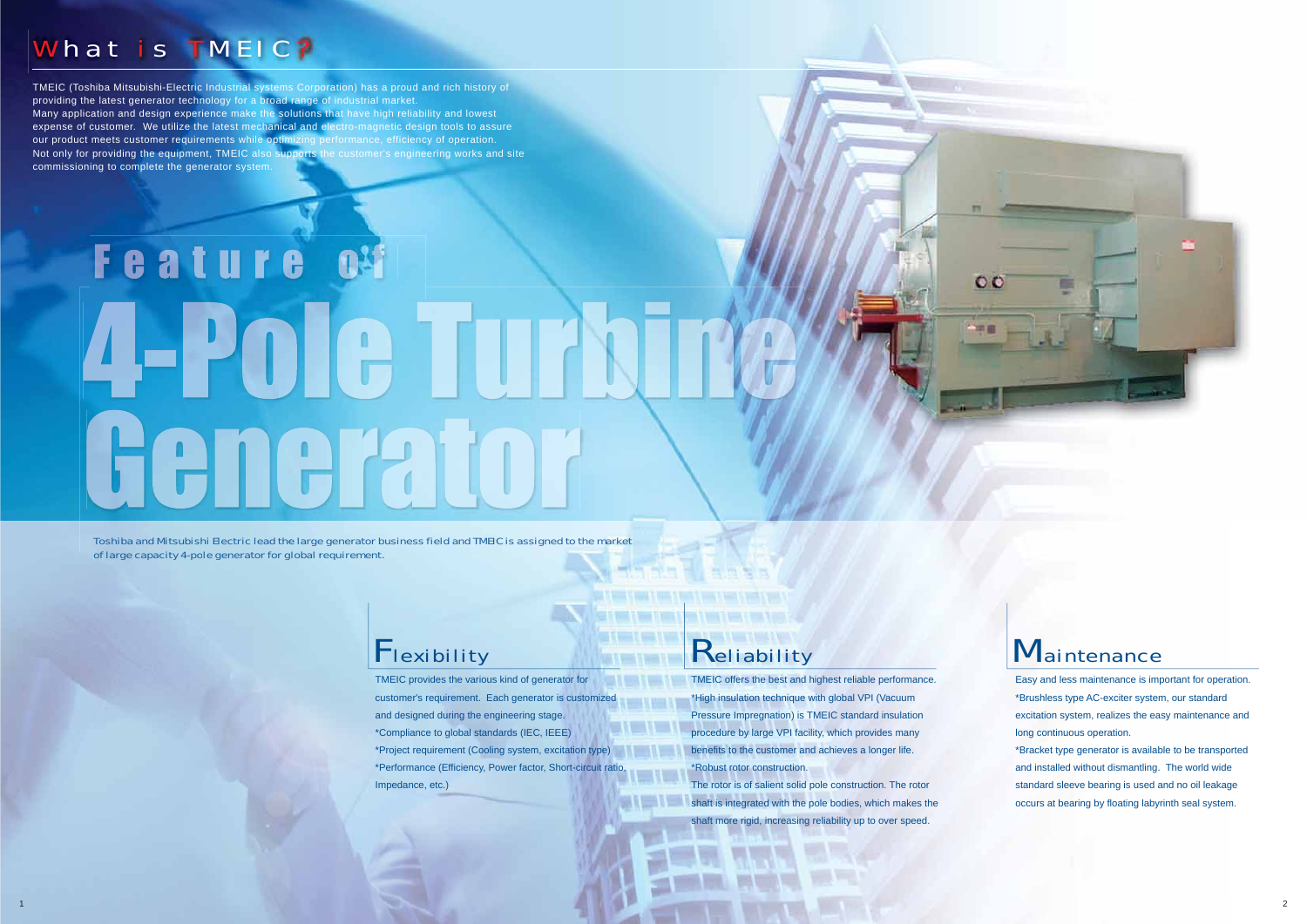A typical construction of generator is shown below. The cooler is mounted on the top, AC-exciter with PMG (Permanent Magnetic Generator) is at the anti-coupling side and the frame has bearing bracket. The generator is assembled completely and tested at our factory and shipped without dismantling. This feature enables a compact size and small foot print. The minimum erection work is required.

Totally Enclosed Air-to-Water cooled type generator protects environmental affect, such as, dust, debris, water splash, etc. The standard protection of degree is IP44 for indoor, IP54 for outdoor, and IP55 is proposed for severe condition. The line and neutral main terminal box is located at the side of generator for easy installation. The cooler is located at the top and cooling water inlet/outlet interface location is upper, not to interrupt the turbine and generator mechanical system. The lubrication oil is supplied by common oil unit of turbine and the connection point is conjunction with coupling and anti-coupling side bearing. Over-hang type AC-exciter with PMG is integrated with main shaft and the common cooling air is used.

| Part NO.       | NAME OF PARTS                  | Part NO. | NAME OF PARTS           |
|----------------|--------------------------------|----------|-------------------------|
|                | ROTOR SHAFT                    | 10       | <b>FRAME</b>            |
| 2              | <b>BRACKET</b>                 | 11       | AIR COOLER COVER        |
| 3              | <b>BEARING WITH INSULATION</b> | 12       | AIR COOLER              |
| $\overline{4}$ | <b>FAN</b>                     | 13       | <b>STATOR CORE</b>      |
| 5              | <b>FAN GUIDE</b>               | 14       | <b>STATOR COIL</b>      |
| 6              | <b>MAIN TERMINAL BOX</b>       | 15       | <b>EXCITER SUPPORT</b>  |
|                | ROTOR COIL                     | 16       | <b>ROTARY RECTIFIER</b> |
| 8              | POLE HEAD                      | 17       | AC. EXCITER             |
| 9              | ROTOR COIL BRACKET             | 18       | <b>PMG</b>              |



# **INTERNAL CONSTRUCTION**

# **STATOR <sup>1</sup>**

Stator cores are high quality silicon steel plates and are laminated vertically by computerized robot automatically. After lamination, they are fixed with high tension by press machine for stator.



#### **Stator Cores**

Each winding coil is wrapped with insulation tape by wrapping machine and they are set in the stator. Coil end is stiffened so firmly by experienced workers that no vibration harmful occurs.





### **Stator Coil**







Constitution of Stator coil insulation

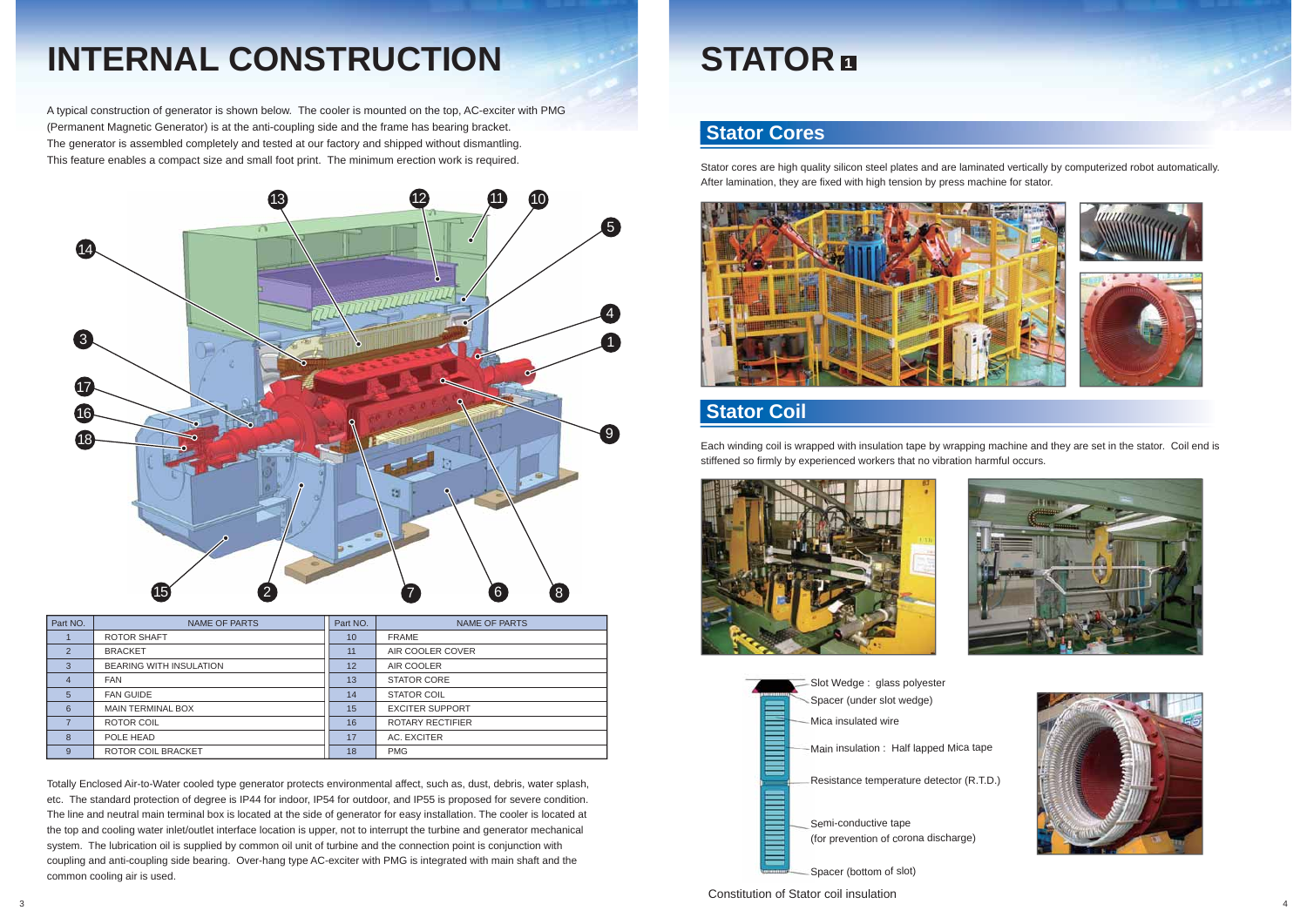The rotor is constructed of the pole body, pole heads and field coils. The pole body is machined from a single steel forging and is of salient pole construction. To cope with vibration and overspeed, the rotor shaft, which is forged integrally with the pole body, is designed to withstand the primary critical speed being increased by 20% or more over the rated speed. This means that starting and stopping can be performed without passing the primary critical speed, resulting in greater resistance to vibration.

### **Machining Rotor Shaft**

Stator with coil is impregnated completely with insulation material as global VPI (vacuum pressured impregnation). Whole stator with coil is impregnated completely by VPI facility, has a high reliability.

Not only the mica but all of the iron core parts, including the bound parts of the coils, are impregnated with resin.



### **VPI treatment**







After VPI process, Stator is fixed in frame. Rectangular frame is robust and supports the stator core firmly and the bearing bracket is combined with frame. This standardized design achieved vibration free operation. The temperature and vibration instrumentation for remote sensing and the junction boxes (auxiliary boxes) is provided at the side of generator frame and the arrangement of boxes are flexible for external cable connection.



#### **Frame**

 The rotor coil is fabricated from rectangular copper strips, with fin effects for optimum cooling. Insulation is provided between layers, and field coils are formed under pressure and heat.



### **Rotor Coil**

After the pole body has been fitted with field coils, the pole head are tightly bolted. All bolts, subjected to nondestructive inspection, are tightened under strict fastening control to ensure high reliability.



### **Completed Rotor**

## **STATOR**

# **<sup>2</sup> ROTOR**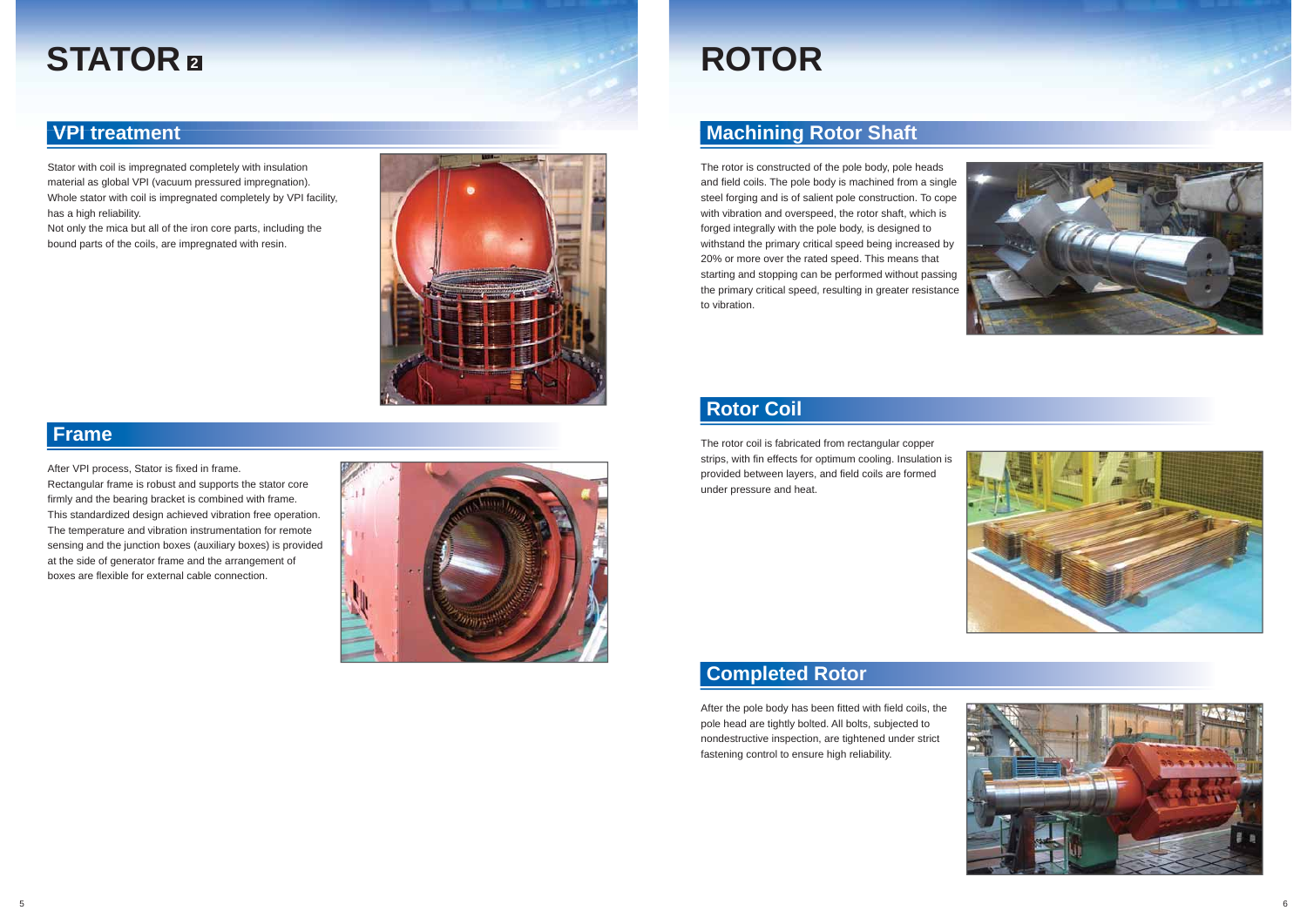



AC Exciter **Rectifier** PMG

### **Cooler unit & Ventilation system**

Sleeve bearing with forced oil lubrication makes the simple and excellent maintenance. Air seal structure prevents oil leakage, since it keeps the internal air positive pressure that no oil enters into the generator. The bearing is electrically isolated between rotor shaft and frame not to circulate the shaft current at anti-coupling side.

Forced lubrication oil is supplied from turbine oil unit for sleeve bearing.

The enough size inlet and outlet pipes make the smooth oil flow and prevent the vapor phenomena.

Floating labyrinth seal of bearing also prevents oil leakage.

### **Bearing and Lubrication system**

# **COOLER AND LUBRICATION**

Cooler is mounted on the top of generator to transport and install with generator without additional site works. Even though water leakage occurs in the cooler, the water goes down on the protection sheet between cooler and generator frame and it is detected water leakage detector. The standard cooler tube material is deoxidized copper.

Various options are proposed for project requirement and water quality, etc.

Cooling air is isolated from the external and circulates in the generator body. The heated air goes through the cooler and becomes cold.







Rotating rectifier is mounted on the shaft, and consists of high reliability diodes for 6 arms (1S-1P-6A). Discharge resistor protect the diodes from abnormal induced voltage.

#### **Rectifier**

Brushless exciter with PMG is over-hanged on the generator shaft. So, additional bearing is not necessary. Collector ring is not equipped and there is no carbon brush and no carbon dust, no daily inspection is required.

#### **Exciter and PMG**

# **EXCITATION SYSTEM**

Excitation system: Brushless type excitation with PMG (Permanent Magnetic Generator) is our standard and recommended for easy and less maintenance with continuous operation. The system consists of an AC-exciter, a rotary rectifier and a PMG. AC-exciter is a 3-phase AC generator of the revolving armature type and the rotating rectifier has a rectifier circuit mounted on shaft firmly at anti-coupling side. No initial excitation is required. Because excitation power is supplied from PMG during generator rotates. Short circuit current also keeps its value by field current supplied from PMG when short circuit occurs. Rectifier diode has enough margined to satisfy the severe operation.

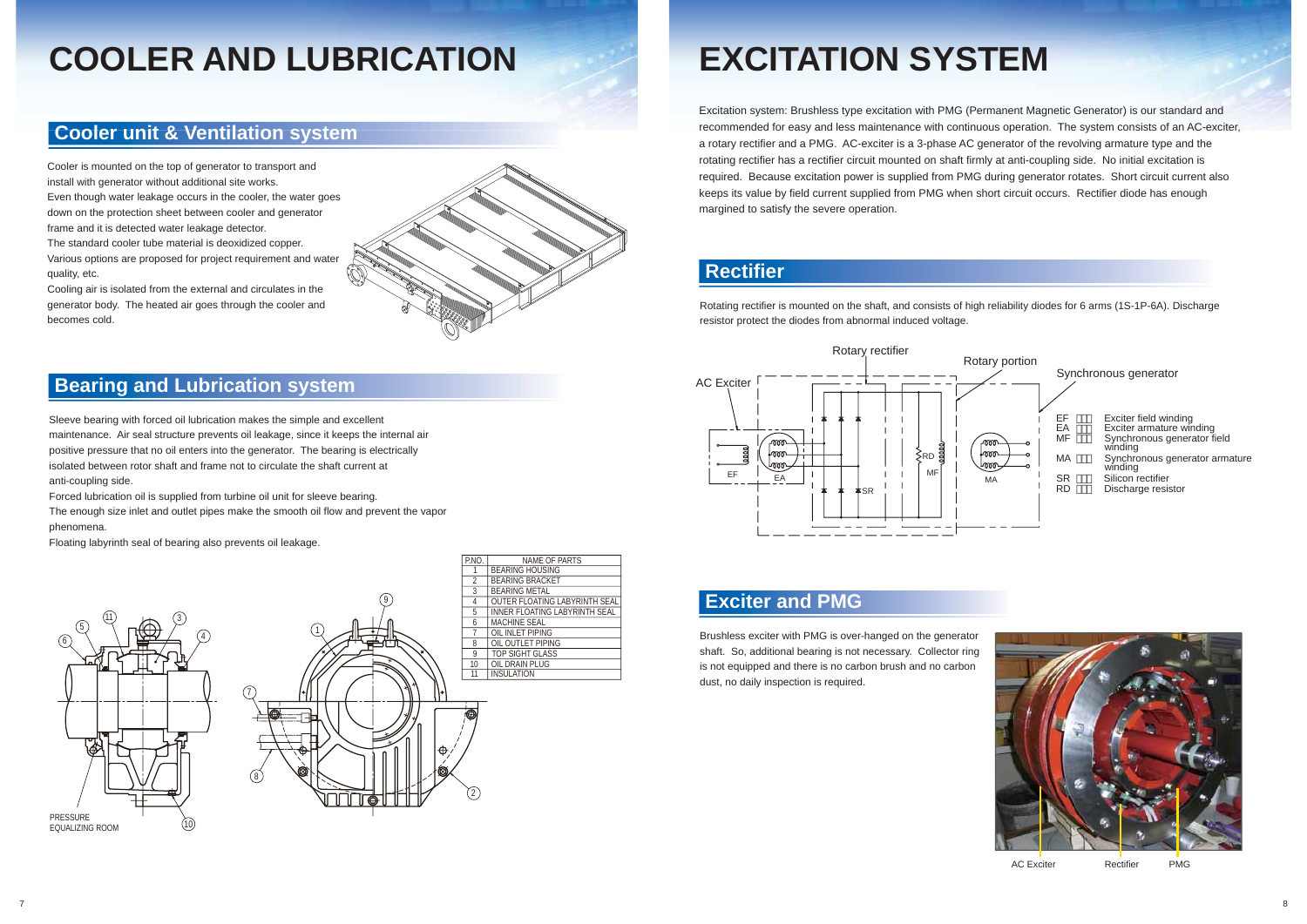When cooling water is not available, we can apply totally enclosed air to air (TEAAC) type enclosure.



#### **TEAAC Enclosure**

#### **Accessories**

The construction of medium size generator is shown below. General construction is same as large size generator, except for exciter is located inside of generator.

#### **Internal construction of medium size**

### **OTHERS**

| <b>Standard Instrumentation</b> |                  |            |  |  |  |  |
|---------------------------------|------------------|------------|--|--|--|--|
| Designation                     | Quantity         | Type       |  |  |  |  |
| Winding temperature             | 6                | <b>RTD</b> |  |  |  |  |
| Inner air temperature(cold/hot) | 3                | <b>RTD</b> |  |  |  |  |
| Bearing temperature             | 2                | <b>RTD</b> |  |  |  |  |
| Water leakage detector          | 1                |            |  |  |  |  |
| Orifice                         | 2                |            |  |  |  |  |
| Space heater                    | 1set             |            |  |  |  |  |
| Sole plate                      | 1set             |            |  |  |  |  |
| Anchor bolts                    | 1 <sub>set</sub> |            |  |  |  |  |



Various type instrumentation is equipped on the generator for remote sensing and local indication, such as, RTD(Resistance Temperature Detector) for stator winding and inner air temperature detection, leakage water detector, etc.

The orifice at oil inlet flange is also provided after calibration during actual oil flow test at our factory. The detail application is fixed during the engineering stage to comply with

customer's requirement. The separate space heaters for generator body are provided as standard for anti-condensation. The suitable rating is designed for site ambient condition and the heater operation is coincided with stopping status.

Sole plate, fixing bolt, shim, etc. are standard scope. They can be delivered separately prior to the generator shipping schedule.

|          |                                                                    | <b>First Unit</b><br>(No.1) |                               | <b>Duplicate Unit</b><br>$(No.2-)$ |                               |
|----------|--------------------------------------------------------------------|-----------------------------|-------------------------------|------------------------------------|-------------------------------|
|          | Test item                                                          | Factory<br><b>Test</b>      | <b>Witness</b><br><b>Test</b> | Factory<br><b>Test</b>             | <b>Witness</b><br><b>Test</b> |
|          | A. Electrical measurement and test for generator (with AC exciter) |                             |                               |                                    |                               |
| 1)       | Measurement of coil resistance                                     |                             |                               |                                    |                               |
| (2)      | Measurement of insulation resistance                               |                             |                               |                                    |                               |
| 3)       | Dielectric test                                                    |                             |                               |                                    |                               |
|          | 4) Open-circuit characteristic test                                |                             |                               | $\times$                           | $\times$                      |
|          | and voltage balance and phase sequence check                       |                             |                               |                                    |                               |
|          | 5) Three phase short circuit                                       |                             |                               | $\times$                           | ×                             |
|          | characteristic test and current balance check                      |                             |                               |                                    |                               |
| 6)       | Measurement of segregated losses                                   |                             |                               | $\times$                           | $\times$                      |
| 7)       | Efficiency calculation                                             |                             |                               | $\times$                           | $\times$                      |
| 8)       | Equivalent heat run test                                           |                             |                               | $\times$                           | $\times$                      |
|          | B. Mechanical inspection and test for generator(with AC Exciter)   |                             |                               |                                    |                               |
| 1)       | Outline and layout check                                           |                             |                               |                                    |                               |
| (2)      | Measurement of vibration                                           |                             |                               |                                    |                               |
|          | 3) Overspeed test                                                  |                             |                               |                                    |                               |
|          | marked item will be done.                                          |                             |                               |                                    |                               |
|          | marked item will not be done. Test report will be submitted.       |                             |                               |                                    |                               |
| $\times$ | marked item will not be done.                                      |                             |                               |                                    |                               |

The tests of generator are performed in accordance with IEC60034 standard unless otherwise specified. The generator will be driven by a suitable driving motor during running test.

### **TESTS OF GENERATOR**

To minimize the vibration at operate condition, the rotor balancing is adjusted by adding the weight on each correction plane.

For up to 30,000kVA, two plane dynamic balancing test is carried out after completion of the rotor assembly. Over 30,000kVA, running balance test is carried out after final assembly.



# **TEST & INSPECTION**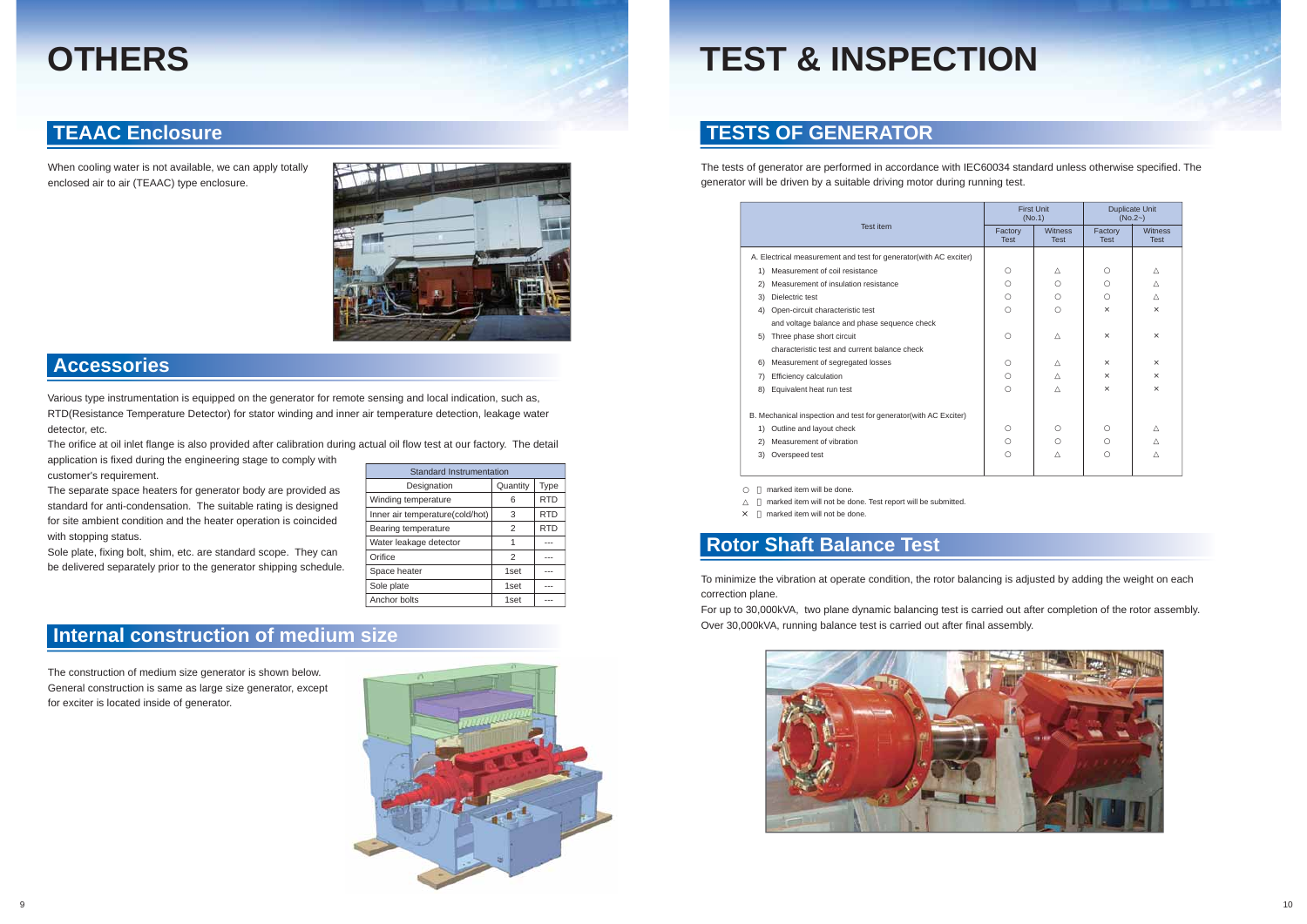#### **Research Introduction**

### **Reserch1 (Rotor characteristic)**

### **Reserch2 (Magnetic flux)**

### **Reserch3 (Frame eigen frequency)**

## **RESEARCH AND DEVELOPMENT**

We continue developing in pursuit of a better 4-pole generator.

It needs design and manufacture technique to judge the application for creation plan.

The design technique involves the following wide range of special knowledge which are electromagnetic,

mechanical, material and insulation.

This chapter introduces an example of the research.

4-pole generator rotor is long and thin, additionally, rotated high speed, so we should get the characteristic. Critical speed, Q-factor, vibration mode and stability of bearing are analyzed for each generator, measuring balance weight effect and vector at routine test process.

Magnetic flux analysis is effective for design of high efficiency machine. It leads to high promotion of efficiency to reduce leakage magnetic flux. In addition, we can avoid a local heating by excessive magnetic flux density.



Frame is joined to stator core, so it is subjected to excitation force by stator core. If frame eigen value harmonize excitation frequency, frame vibration grows, and it occur various problems.

We get a frame eigen frequency with analysis and confirm vibration with measurement for real machine.





| Item                                        | <b>Standard Specifications</b>                                                        | Options                                             |
|---------------------------------------------|---------------------------------------------------------------------------------------|-----------------------------------------------------|
| Ratings                                     |                                                                                       |                                                     |
| Rated output                                | 10000<br>50000kVA (approximately)                                                     |                                                     |
| Rated voltages                              | 6.6kV, 11kV or 13.8kV                                                                 | According to customer's specifications              |
| Frequency                                   | 50Hz or 60Hz                                                                          |                                                     |
| Poles                                       | $\overline{4}$                                                                        |                                                     |
| Rated speed                                 | 1500min <sup>-1</sup> or 1800min <sup>-1</sup>                                        |                                                     |
| Rated power factor                          | 90% lagging<br>80%                                                                    | According to customer's specifications              |
| Enclosed type                               | Totally enclosed, water to air cooled type (TEWAC)                                    |                                                     |
| Protection                                  | IP44                                                                                  | According to customer's specifications              |
| Cooling method                              | IC8A1W7                                                                               | According to customer's specifications              |
| Applicable standard                         | IEC60034                                                                              | According to customer's specifications              |
| Site conditions                             |                                                                                       |                                                     |
| Location                                    | Indoor                                                                                | Outdoor                                             |
| Ambient temperature                         | MAX.+40°C MIN.-5°C                                                                    | According to customer's specifications              |
| Altitude                                    | Less than 1000m                                                                       | According to customer's specifications              |
| Humidity                                    | Less than 95%                                                                         | According to customer's specifications              |
| Voltage variation                           | Less than $±5\%$                                                                      | According to customer's specifications              |
| Frequency variation                         | Less than $\pm 2\%$                                                                   | According to customer's specifications              |
| Rotor configuration                         | Salient pole solid rotor                                                              |                                                     |
| Insulation rating                           | F-Class insulation                                                                    | B-Class temperature rise                            |
| Temperature rise                            | F-Class temperature rise<br>Brushless excitation (with PMG)                           | According to customer's specifications              |
| <b>Excitation system</b>                    | According to customer's specifications                                                |                                                     |
| Direction of rotation<br>Shaft construction |                                                                                       |                                                     |
| Shaft extension                             | Single shaft                                                                          | According to customer's specifications              |
| Shaft end geometry                          | Solid                                                                                 | According to customer's specifications              |
| Air-Cooler                                  |                                                                                       |                                                     |
| Location                                    | Top mount                                                                             | According to customer's specifications              |
| Water inlet temp.                           | $32^{\circ}$ C                                                                        | According to customer's specifications              |
| Supply pressure                             | 0.5MPa (Allowable design value)                                                       | According to customer's specifications              |
| Kind of water                               | <b>Fresh Water</b>                                                                    | According to customer's specifications              |
| Type of cooling tube                        | Single tube                                                                           | According to customer's specifications              |
| Tube material                               | Deoxidized copper                                                                     | According to customer's specifications              |
| Direction of piping flange                  | Left side (viewed from exciter side)                                                  | Right side (viewed from exciter side)               |
| <b>Bearings</b>                             |                                                                                       |                                                     |
| Type of bearings                            | Sleeve bearings (forced lubrication)                                                  |                                                     |
| Oil temperature                             | $45^{\circ}$ C                                                                        | According to customer's specifications              |
| Oil pressure                                | approx. 0.1MPa                                                                        |                                                     |
| Lubricating oil                             | ISO VG32                                                                              | According to customer's specifications              |
| Direction of piping flange                  | Left side (viewed from exciter side)                                                  | Right side (viewed from exciter side)               |
| Main terminal                               |                                                                                       |                                                     |
| Number of terminal                          | 6 terminals (Star connection)                                                         | According to customer's specifications              |
| Terminal box position                       | Right side (viewed from exciter side)                                                 | According to customer's specifications              |
| Painting                                    |                                                                                       |                                                     |
| Painting color                              | Munsell 2.5PB6/2                                                                      | According to customer's specifications              |
| Thickness                                   | 50um or Above                                                                         | According to customer's specifications              |
| Accessories                                 | 1 set - Sole plate                                                                    |                                                     |
|                                             | 1 set - fixing bolts                                                                  |                                                     |
|                                             | 6 pcs - Stator winding temperature detector RTD                                       |                                                     |
|                                             | 2 pcs - Bearing temperature detector RTD                                              | 2 pcs - Dial type bearing temperature indicators    |
|                                             | 2 pcs - Inlet air temperature detector RTD                                            |                                                     |
|                                             | 1 pc - Outlet air temperature detector RTD                                            |                                                     |
|                                             | 1 set - Space heater                                                                  |                                                     |
|                                             | 1 set Auxiliary terminal box for instrumentation                                      |                                                     |
|                                             | 1 pc - Air-cooler water leakage detector<br>1 set - Orifice for lubrication oil inlet |                                                     |
|                                             |                                                                                       |                                                     |
|                                             | 1 set - Earth terminal<br>1 set - Special tool                                        |                                                     |
|                                             |                                                                                       | 1 set - Vibration probe fixing work at factory      |
|                                             |                                                                                       | (Probes to be supplied by turbine manufacturer)     |
|                                             |                                                                                       | 1 set - Oil flow sight                              |
|                                             |                                                                                       | 1 set - Copper belt/carbon brush for shaft earthing |
|                                             |                                                                                       |                                                     |

# **SPECIFICATION**